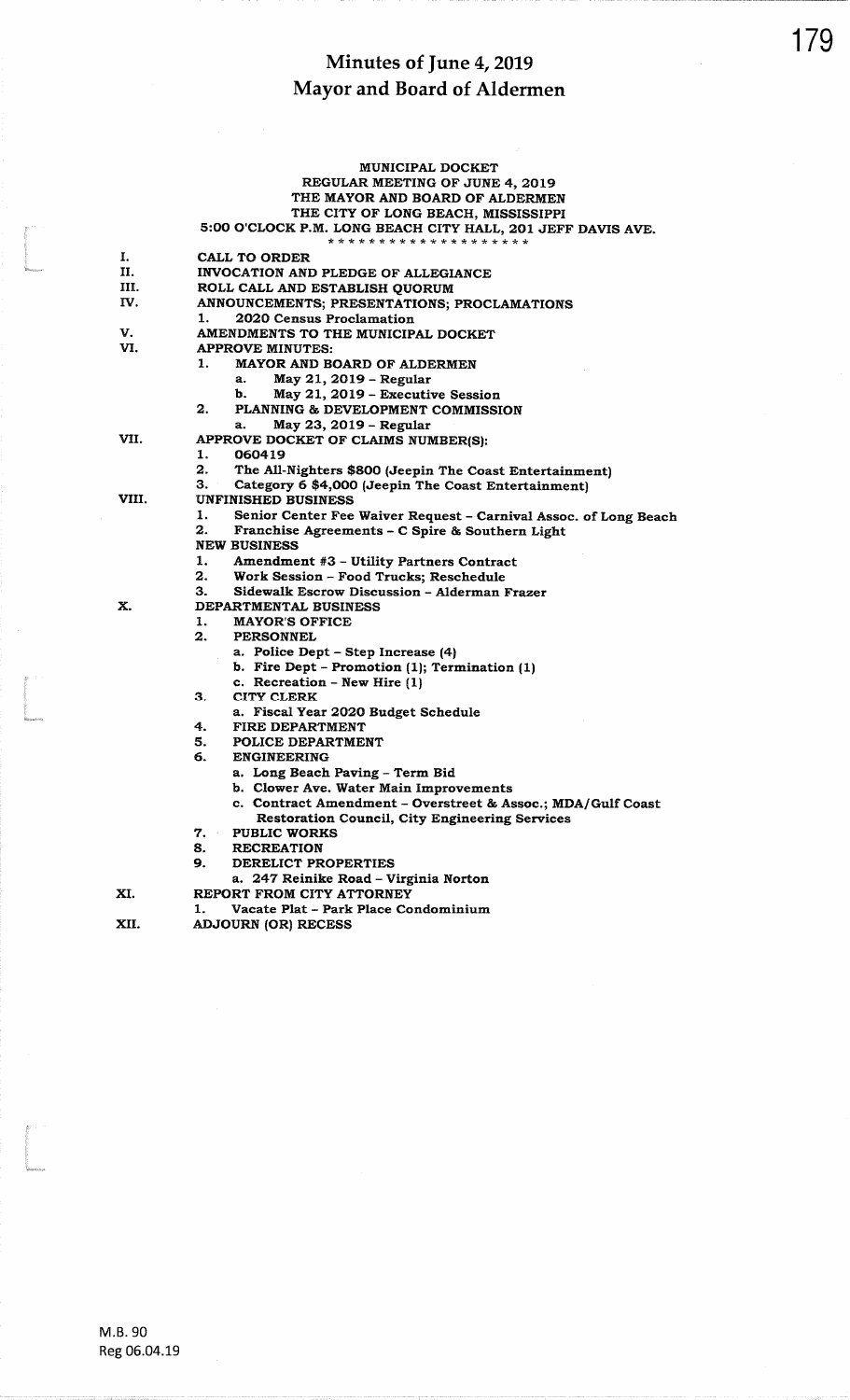Be it remembered that a regular meeting of the Mayor and Board of Aldermen, Long Beach, Mississippi, was begun and held at 5:00 o'clock p.m., Long Beach City Hall Meeting Room, 201 Jeff Davis Avenue, in said City, it being the first Tuesday in June, 2019, and the same being the time, date and place fixed by Laws of the State of Mississippi and ordinance of the City of Long Beach for holding said meeting.

There were present and in attendance on said board and at the meeting the following named persons: Mayor George L. Bass, Aldermen Donald Frazer, Ronald Robertson, Bernie Parker, Kelly Griffin, Timothy McCaffrey, Jr., Mark E. Lishen, Patricia Bennett, Deputy City Clerk Kini Gonsoulin, and City Attorney James C. Simpson, Jr.

There being a quorum present sufficient to transact the business of the City, the following proceedings were had and done.

ra- !F rF rt \* !t \* rF rF rF )F \* \* \* rF )F rF \* ri \* \* rF rt tt rf

Through proclamation, the Mayor encouraged every citizen to participate in the 2020 Census.

,F !F rT rF rF \* \* )T )t \* !F rF \* \* )C )F )t \*. rF rF \* \* \* tF !t

Alderman Frazer made motion seconded by Alderman McCaffrey and unanimously carried to approve the Regular and Executive Session minutes of the Mayor and Board of Aldermen dated May 21, 2019, as submitted.

\* \* \* \* \* rF !F rF \* \* rr \* \* \* rT \* rF rF \* ri rF \* )T \* rF

Alderman Frazer made motion seconded by Alderman McCaffrey and unanimously carried to approve the regular minutes of the Planning & Development Commission dated May 23, 2019, as submitted, with the exception of item #3 under VII. New Business - Case Review (Cell Tower); submitted by Tillman Infrastructure.

There came on for consideration an appeal filed by Attorney Michael ]. Bradley on behalf of American Tower Corporation, as follows:

,F

180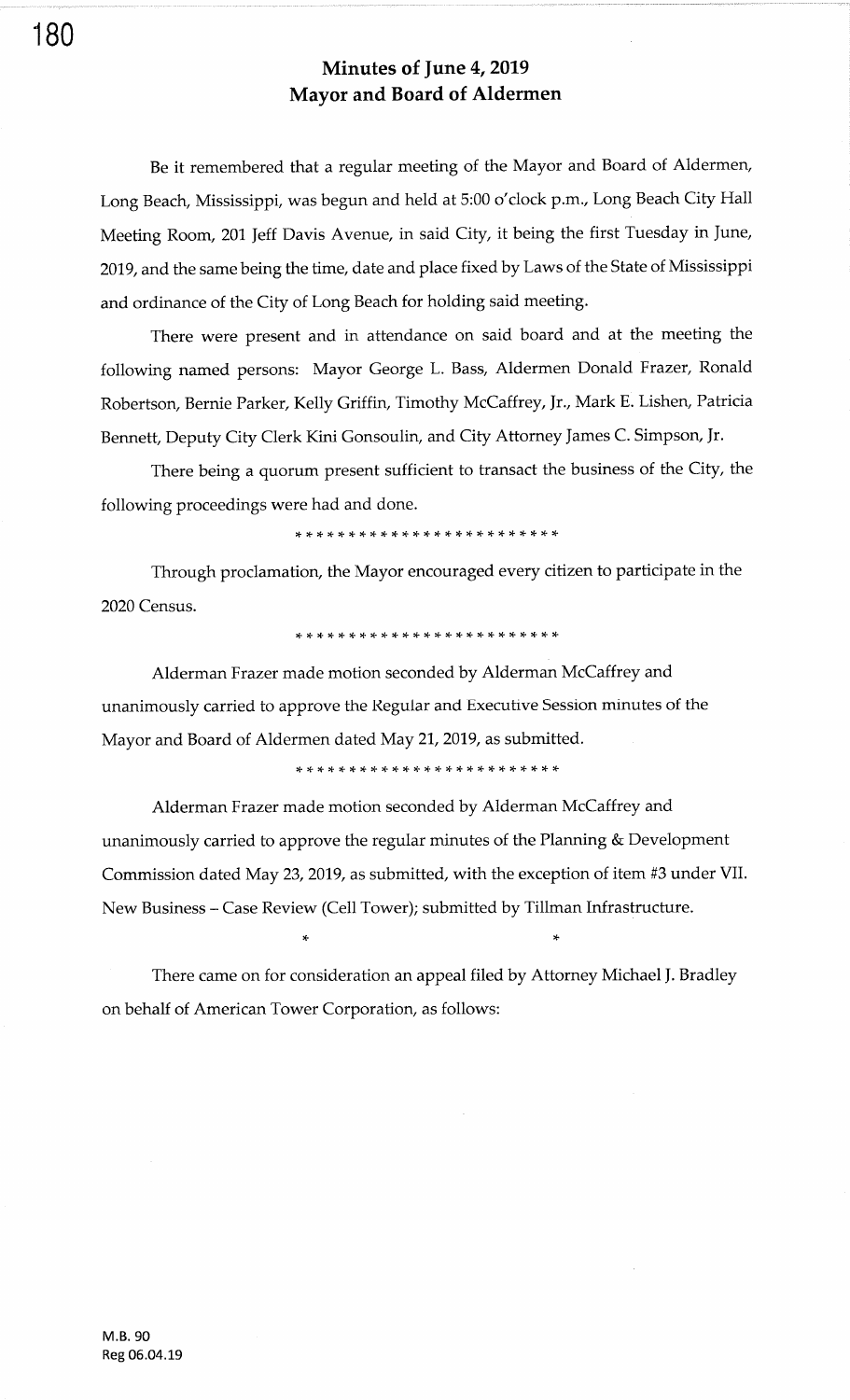Michael J. Bentley Partner<br>mbentley@bradley.con 601.592.9935 direc\*



Via Electronic Mail, Facsimile, and Federal Express

May 31, 2019

- -<br>Ida

i<br>I<br>I

t<br>Communication<br>Communication

Stacey Dahl, City ClerkCity of Long Beach 201 JeffDavis AvenueLong Beach, Mississippi 39560 cityclerk@cityoflongbeachms.com

> RE: Notice of Appeal of Planning Commission ActionTillman Infrastructure - Cell Tower Application (5130 Beatline Road)

Dear Ms. Dahl

GTP Acquisition Partners ll, LLC, a wholly owned subsidiary of American TowerCorporation ("American Tower"), appeals the Planning Commission's approval of Tillman Infrastructure's application to erect a 180-foot cell phone tower in the Pecan Park North and Wisteria Lane neighborhoods, at 5130 Beatline Road. Tillman's tower would be constructed only 200 feet away from American Tower's existing cell tower—less than the length of a city block.

American Tower requests a duly noticed hearing on its appeal, as provided for in Sections 68-73 of the City's Zoning Ordinance.

At the hearing, American Tower will present evidence and arguments in support of itsappeal, including but not Iimited to:

- The Planning Commission acted without having all relevant information, including objections and evidence from American Tower, and without providing notice toAmerican Tower despite its express rcquest for notice and an opportunity to be heard.
- Tillman's proposed cell tower will not improve or expand existing wireless voice and data coverage for the citizens of Long Beach and the Mississippi Culf Coast, as American Tower's existing tower already provides substantially similar coverage forthe community.

Bradley Arant Boult Cummings LLP | One Jackson Place | 188 East Capitol Street, Suite 1000 | Jackson, MS 39201 | 601.948.8000 | bradley.com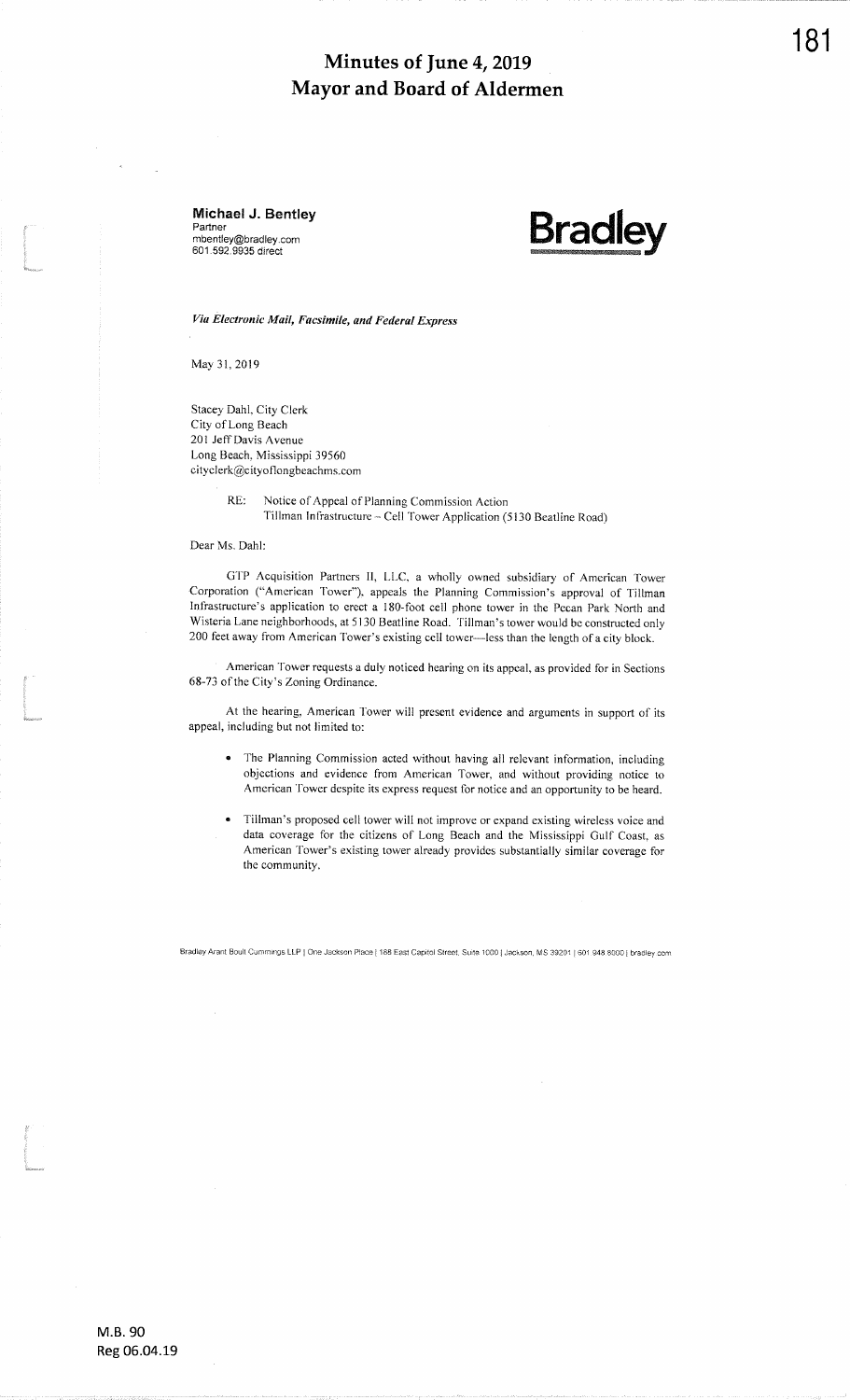Notice of Appeal of Planning Commission Aclion May 31,2019 Page 2

- . Tillman's announced nationale for constructing another tower in [.ong Beach, which is to further Tillman's private business interests by creating redundant infrastructure without providing any coverage benefits to Long Beach, does not support approval of an additional tower in the targeted community.
- . Tillman's proposed 180-foot cell tower requires a height variance because it will be located in an area zoned C-2, which is subject to a 45-foot height limitation. Tillman has not requested or obtained a height variance in accordance with the procedures established by the City's Zoning Ordinance-including Section 6l and Sections 68-73.

Again, these are just some of American Tower's anticipated objections to the Planning Commission's action. Additional reasons, arguments, and evidence will be presented at the hearing on American Tower's appeal.

Please let me know the date on which the appeal hearing will be held.

If you have any questions or require additional information regarding American Tower's appeal, please do not hesitate to contact me.

Sincerely,

Michael Bentley Attorney for American'fower Corporation

cc: Mayor George L. Bass (via email mayor@cityoflongbeachms.com) Ward 5 Alderman Mark Lishen (via email mlishen@egh.ms) Tina Dahl (via email at tina@cityoflongbeachms.com) William D. Drinkwater, Esq. (via email at wdrinkwater@brunini.com)

Upon discussion, Alderman Frazer made motion seconded by Alderman McCaffrey and unanimously carried to schedule a public hearing, Tuesday, JuIy 2,2019, 5:00 o'clock p.m., Long Beach City Hall Meeting Room, 201 Jeff Davis Avenue, to consider said appeal.

Alderman Griffin made motion seconded by Alderman Frazer and unanimously carried to approve payment of invoices listed in Docket of Claims number 060419.

)F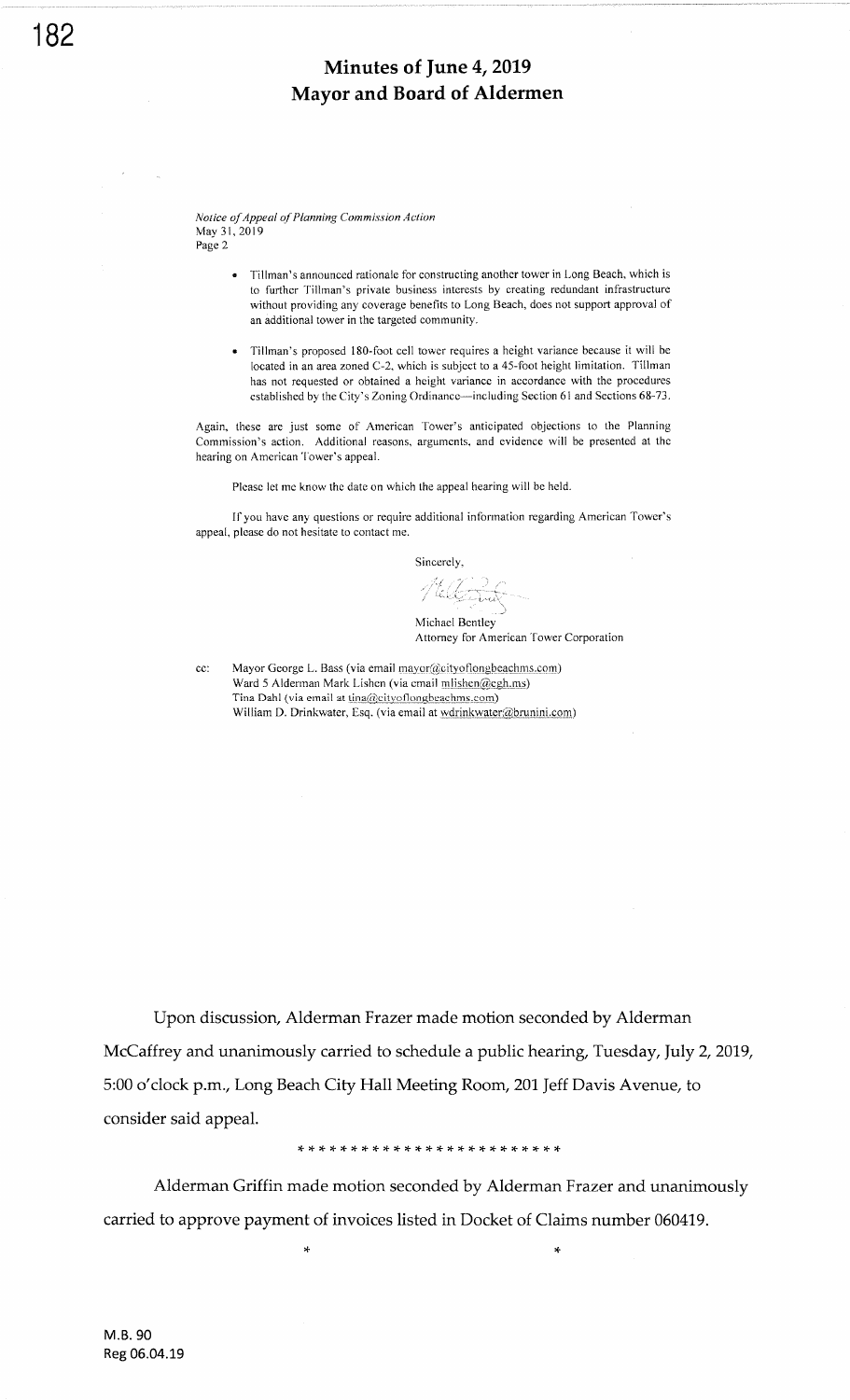Alderman Frazer made motion seconded by Alderman Lishen and unanimouslycarried to pay invoices to The All-Nighters for \$800 and Category 6 for \$4000 for Jeepin $\blacksquare$  The Coast entertainment.

\* \* rF rF rF rF \* \* \* r\$ rF \* \* \* rF )F \* rF \* rt rF \* \* \*,\*

There came on for consideration a request to use the Senior Center and waive all applicable fees, as follows:



Camival Association of Long BeachP.O. Box 120Long Beach, MS 39560

To: City of Long Beach

t<br>Geographica

i<br>immon

l<br>Lincolarum

Re: Use of the Senior Center

Carnival Association of Long Beach would like to request the following dates to utilizethe Senior Center on Daughtery Rd. We are also asking for reduced or waived fees. Please feel free to contact myself or Jason Green with any questions.

July  $7^{\rm th}$  – Kids Dance

July 27th - Announcement Party

August  $17<sup>th</sup>$  - Back to School Dance for kids

September  $21^{st}$  - Bunco

October 12 - Kids Dance

November 16 - Holiday Tea

December 14 - Bunco

January 11 - Kids Dance

February 1 - Drawdown

Sincerely,

Jennifer Glenn Immediate Past PresidentCarnival Association of Long Beach

Alderman Frazer made motion seconded by Alderman Griffin and unanimouslycarried to approve the foregoing request.

,F,F'F,F,F,F,F'+'T \*,T'G :F'T'T )t :F :F \* \* \* \*'T \*'T

M.B.90Reg 06.04.19 183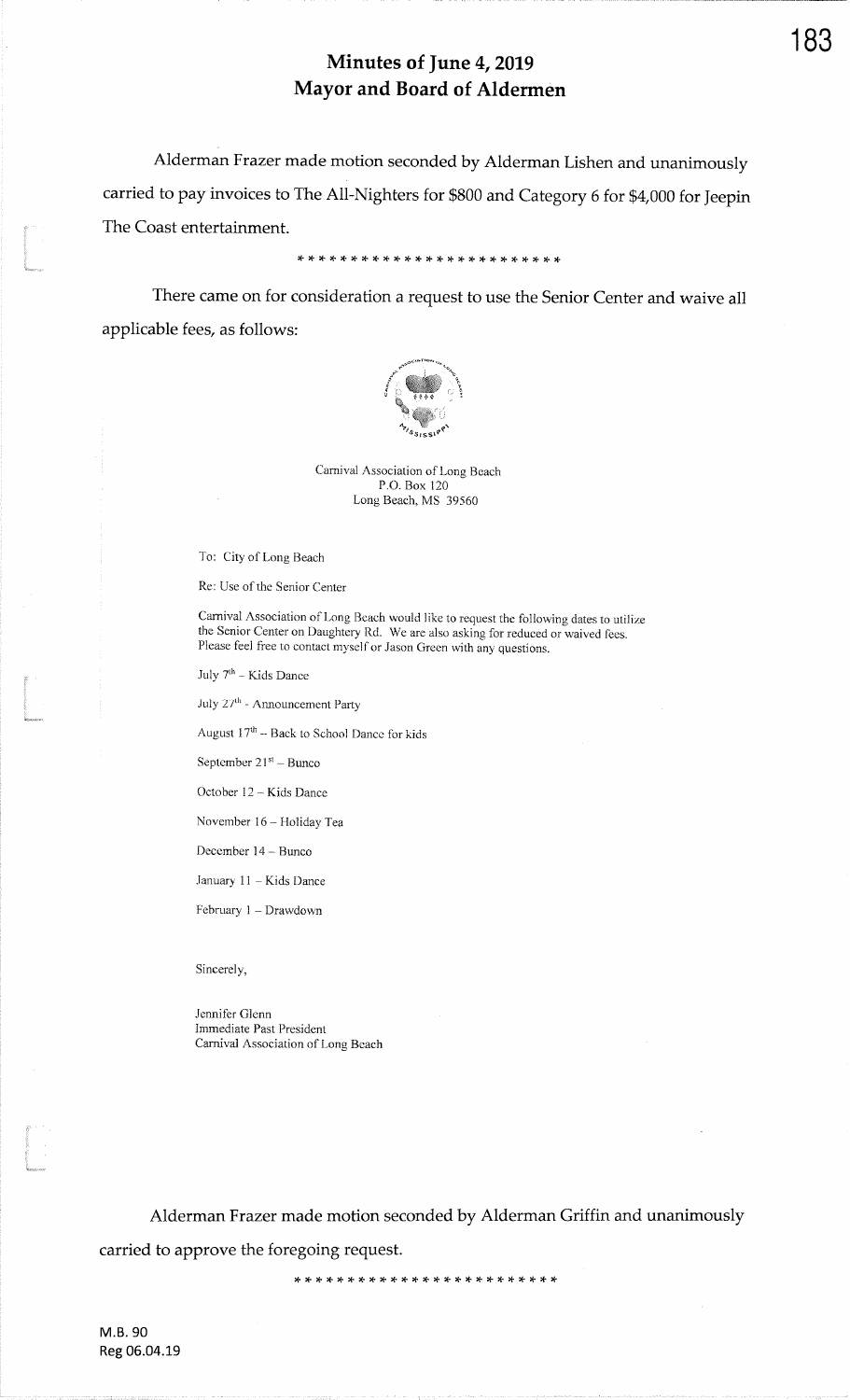The Franchise Agreements  $-C$  Spire & Southern Light was tabled until the June

18,2019 meeting.

\* \* rF \* \* \* \* \* rT \* rt rF \* \* \* rF rt :f ,l \* rT tT tF rt \*

Alderman Lishen made motion seconded by Alderman Frazer and unanimously carried to approve the following Amendment #3 to Contract for Public Works Services:

### AMENDMENT NO. 3 To Contract For Public Works Services For The City of Long Beach, MS

In consideration of the promises set forth in the contract dated December 1st, 2009, between the City of Long Beach, Mississippi (hereinafter referred to as the Owner), and Utility Partners, LLC, hereinafter referred to as the Operator, whose address is 1710 23<sup>td</sup> Avenue, Gulfport, MS 39501 regarding the above captioned project, the parties agree the contract is amended as follows:

Owner and Operator agree to the following:

### A. ARTICLE 2, SCOPE OF SERVICES

- 2,ll Porform other contract utility system operadons services as directed by the City. Such services must be pre-authorized by the Owner and the cost of those seryices will be negotiated between the Owner and the Operator prior
- 2.24 Provided sufficient staff to perform services on behalf of the Long Beach Water Management District.

### B. ARTICLE 4, CoST OF WoRK

Item 4.2, Thc Cost of Services to be adjusted according to the following table:

Operator shall be limited to an annual increase for cost of living adjustment of 1.85% per year beginning on December l, <sup>201</sup>8 and in ensuing years ofthis Agreement as scheduled below. The base fees presented in Article 4 shall be in accordance with the schedule shown below.

|                                      | AMEND. #2               |
|--------------------------------------|-------------------------|
| December 1, 2018 – November 30, 2019 | $\frac{1}{2}$ 1,956,949 |
| December 1, 2019 – November 30, 2020 | 81.993.153              |
| December 1, 2020 - November 30, 2021 | i \$ 2.030.026          |

Additionally, Operator shall be compensated for services related to the Long Beach Water Management District. This service shall begin on July  $1^{st}$ , 2019 and be billed according to the following schedule:

|                                      | AMEND. #3 |
|--------------------------------------|-----------|
| July 1, 2019 – November 30, 2019     | \$45.151  |
| December 1, 2019 – November 30, 2020 | \$108.363 |
| December 1, 2020 – November 30, 2021 | \$110,368 |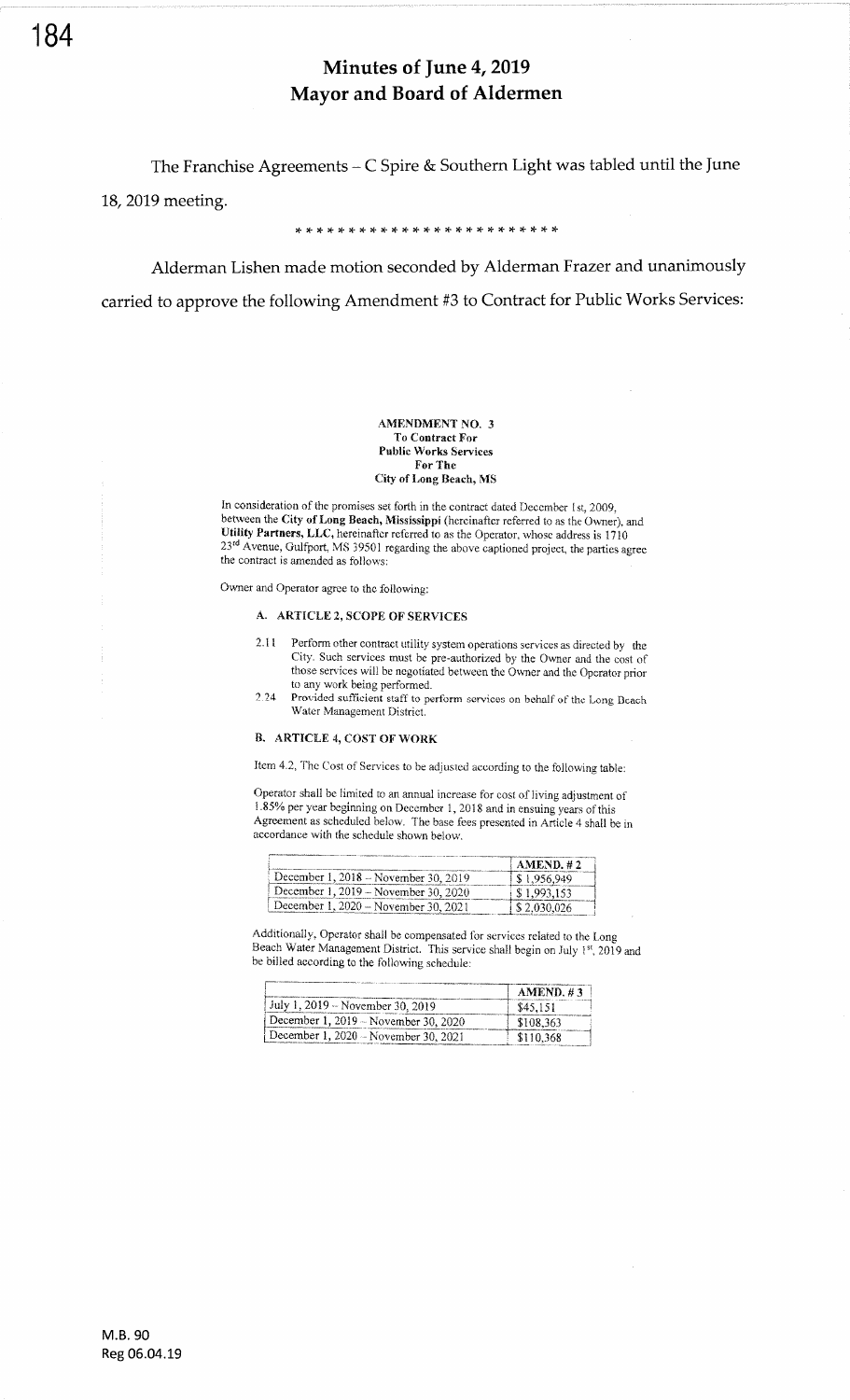All other paragraphs remain as originally written.

IN WITNESS WHEREOF, the parties hereto have indicated their approval of this Amendment by their signatures below:

City of Long Beach, MS (Owner) r Geor**le** Bass Date:  $5 - 5 - 19$ 

By: <u>Acce</u> Date:  $6519$ 

Utility Partners, LLC (Operator)

By Allen Robert J. Knessal, Semor Vice President

Date: *MAY* 30, 2019

By: 2007

Date: *May 30, 2019* 

Alderman Lishen made motion seconded by Alderman Griffin and unanimously carried to reschedule the Work Session to discuss Food Trucks, previously scheduled for June 11, 2019, to June 25, 2019.

After considerable discussion, Alderman Frazer made motion seconded by Alderman McCaffrey and unanimously carried to direct City Attorney Jim Simpson to draft an ordinance to allow the City to accept a payment in lieu of sidewalk installation if applicable.

M.B. 90 Reg 06.04.19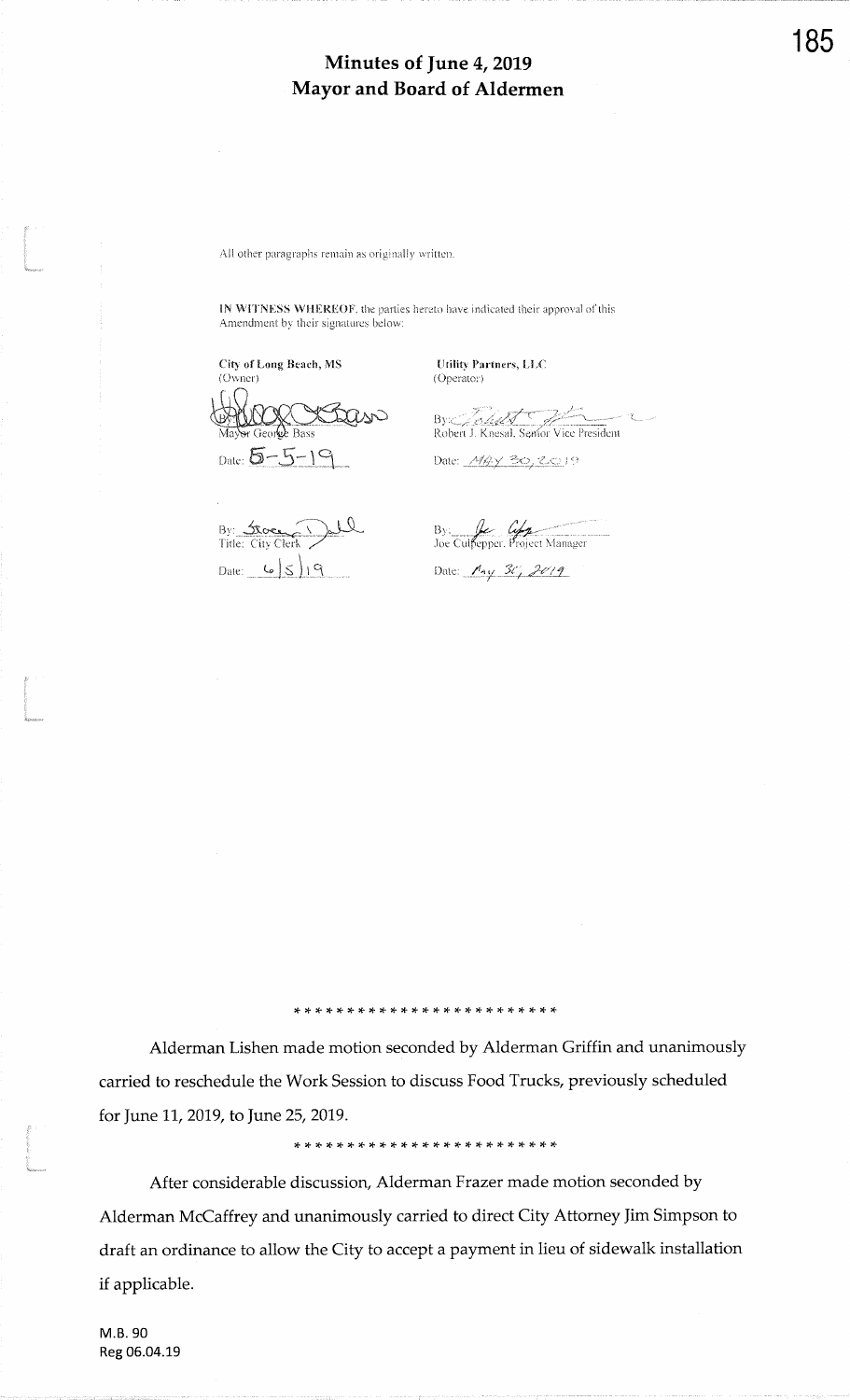### )F rF \* \* tg \* rF \* \* \* !+ rt \* )F rF \* \* \* \* \* rF )F rt \* \*

The Mayor reminded the Board that the Planning & Development Commission appointees' terms will expire this month and to be prepared to have appointments at the June 18, 2019 meeting. He also reminded the Board that one of the Library Board appointee positions will be expiring soon.

)F rF )t rF \* \* !F !T rF )T rF )f \* \* \* rl !F rF tF )F \* \* !F rF rF

Based on the recommendations of Department Heads and certification by the Civil Service Commission, Alderman Parker made motion seconded by Alderman Frazer and unanimously carried to approve personnel matters, as follows: Police Department:

- > Step Increase, Detective Brad Gross, PSA-10-VI, effective June 1, 2019
- > Step Increase, Sergeant Ray Bell, PS-11-XIII, effective June 1, 2019
- > Step Increase, Police Officer 1<sup>st</sup> Class Chelsey Ann Dulong, PS-9-III, effective June 16, 2019
- > Step Increase, Police Officer Recruit Marcus Kaszubowski, PS-9-B, effective June 1,2019

Fire Department:

> Promotion, Lieutenant Josh Allen, FS-12-V, effective June 1, 2019

> Termination, Firefighter Michael J. Brown, effective May 31, 2019 Recreation:

> New Hire, Tina M. Bradley, CSA-I, effective June 1, 2019

\*\*\*\*\*\*\*\*\*\*\*\*\*\*\*\*\*\*\*\*\*\*\*\*\*

Alderman Frazer made motion seconded by Alderman McCaffrey and unanimously carried to schedule two Work Sessions, Tuesday, luly 9,2019 at 5:00 o'clock p.m., and Tuesday, July 30, 2019 at 5:00 o'clock p.m., City Hall Meeting Room, 201 Jeff Davis Avenue, Long Beach, Mississippi, to DISCUSS FISCAL YEAR 2019-2020 BUDGET; and to schedule the PUBLIC HEARING ON THE PROPOSED BUDGET AND PROPOSED TAX LEVIES FOR FISCAL YEAR 2019-2020. Tuesday, August 20, 2019 at 5:00 o'clock p.m., City Hall Meeting Room, 201 Jeff Davis Avenue, Long Beach, Mississippi.

,t \* \* \* rF \* \* \* \* rF rF rT rF )F rF )F rF rT r+ rl. rF rg rt r{. r{.

186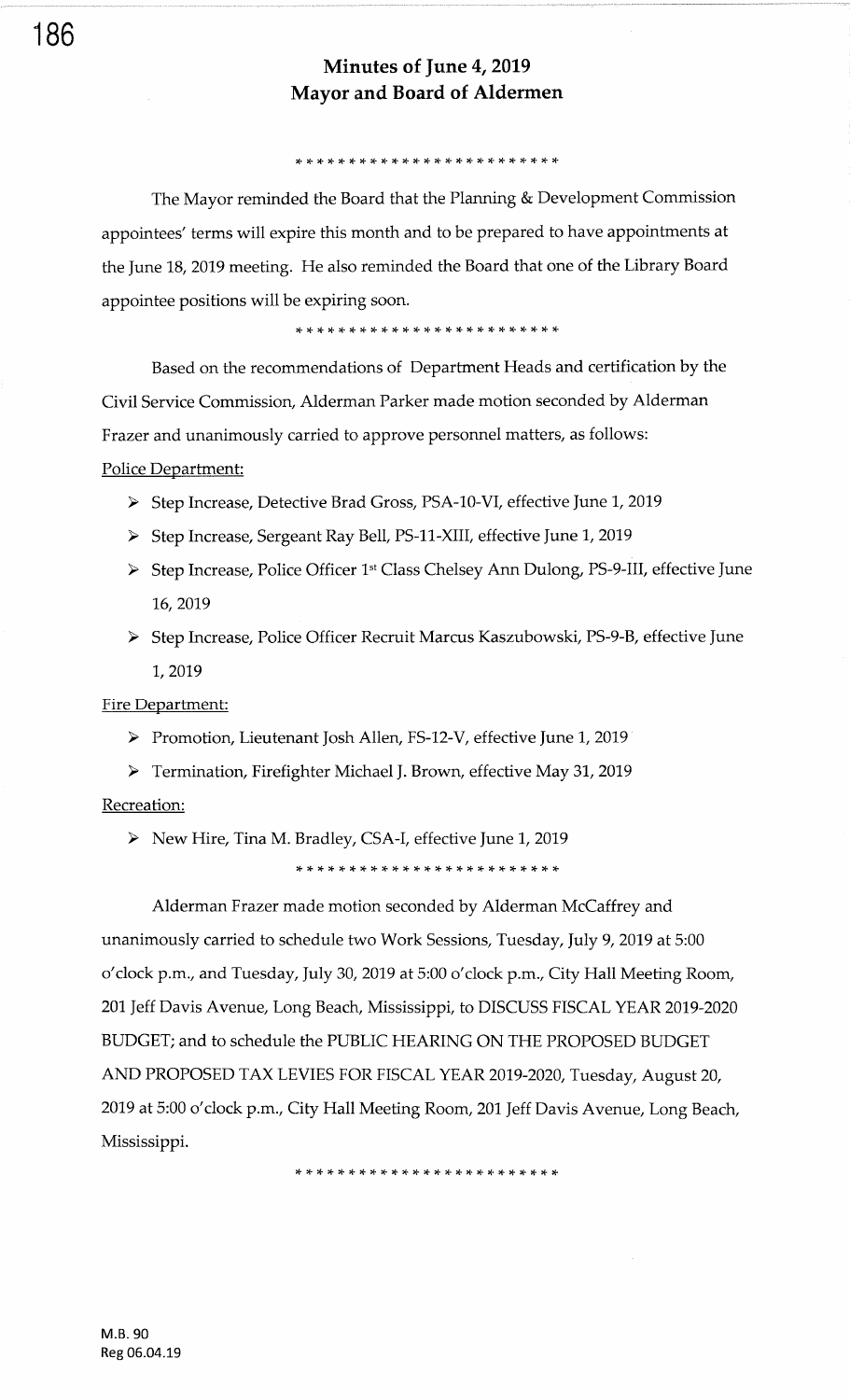Based on the following recommendation from City Engineer David BalfAlderman Lishen made motion seconded by Alderman Griffin and unanimouslycarried to reject the single bid received for Long Beach Paving - Term Bid, and rebid per schedule below:

161 Lameuse St., Suite 203<br>Biloxi, MS\_39530<br>228-967-7137

f



May 31, 2019

City of Long BeachP.0. Box 929Long Beach, MS 39560

RE: Long Beach Paving - Term Bid

Ladies and Gentlemen:

The City had scheduled to received and open bids for the referenced term bid project onTuesday, May 28. We followed the typical advertisement process, including digital planroom<br>availability at 2 locations, along with emailed notifications of the advertisement for work to several<br>of the "local" asphalt compa include prices for certain contract items, meaning the Contractor was unable or unwilling to<br>perform those types of work. This seems to be the case because the proposed work included both types of asphalt work in one contract: typical asphalt repairs (base repairs, overlay, etc.) which may be called conventional asphalt work, along with the "maintenance" or rehabilitationApparently, no single contractor asphalt work (chip seal, cape seal, microsurfacing, etc.). Apparenily, no single contractorperforms both types of work. We have attached a Certified Tabulation of the Bids.

This is an unfortunale situation, but our recommendation is to reject the single bid fromT.L. Wallace, and to proceed to readvertise the project for competitive bidding a second time.<br>However, this time we proposed to advertise for two separate projects (Asphalt Repairs & Asphalt<br>Maintenance). There will be a projects, but we believe we will obtain more bids for the work if they are separated as described.

lf this is acceptable to the City, we recommend the following advertising schedule:

| Authorize Advertisement: |  |
|--------------------------|--|
| First Advertisement:     |  |
| Second Advertisement:    |  |
| Receive Bids:            |  |

June 4, 2019 June 7, 2019 June '14, 2019July 9, 2019

lf approved, we hope to have a Bid Tabulation and Recommendation of Award at the July 16,2019 meeting.

Sincerely, Ball, P.E.

DB:1044Attachment

O:\1044 LB Annual Term Bid - Asphalt Repairs\20190530 Reject & ReAdvert Schedule.docx

Page 1 of 1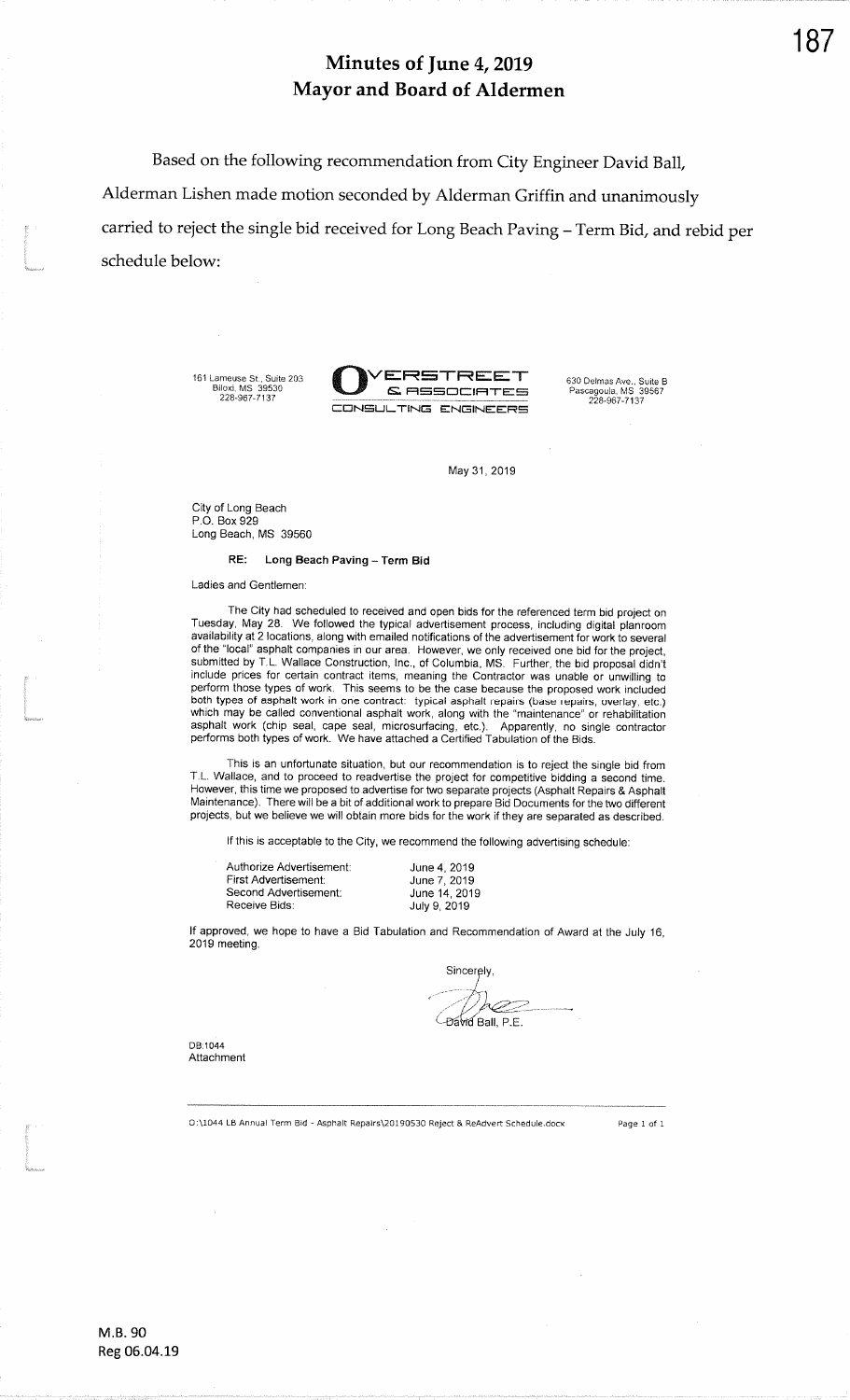|                         | <b>TABULATION OF BIDS</b>                                                                                              |                 |                    |
|-------------------------|------------------------------------------------------------------------------------------------------------------------|-----------------|--------------------|
|                         | <b>CITY OF LONG BEACH</b>                                                                                              |                 |                    |
|                         | ANNUAL TERM BIDS - ASPHALT REPAIR/RESTORATION                                                                          |                 |                    |
|                         | Bid Date: May 28, 2019                                                                                                 |                 |                    |
|                         | CONTRACTORS BIDDING:                                                                                                   |                 | T.L. Wallace, Inc. |
|                         | Certificate of Responsibility No.:                                                                                     |                 | 03770-MC           |
| Bid Bond:               |                                                                                                                        |                 | YES                |
| <b>ITEM</b>             |                                                                                                                        | UNIT OF         | <b>UNIT</b>        |
| NO.                     | <b>ITEM</b>                                                                                                            | MEASURE         | PRICE              |
|                         | BID SCHEDULE 1 (SMALL WORK):                                                                                           |                 |                    |
|                         |                                                                                                                        |                 |                    |
| $02.1 - A$              | REJUVENATING FOG SEAL (1-300 SY)                                                                                       | SY              | \$2.00             |
| $03.1 - A$              | HIGH PERFORMING FOG SEAL (1-300 SY)                                                                                    | SΥ              | \$2.25             |
| $04.11 - A$             | CHIP SEAL (1-300 SY)                                                                                                   | SY              | \$4.00             |
| $05.1 - A$              | REJUVENATING SCRUB SEAL (1-300 SY)                                                                                     | SΥ              | \$4.25             |
| $10-7A-1$               | COLD MILLING OF ASPHALT (ALL DEPTHS) (1-300 SY)                                                                        | SY              | NO BID             |
| 10-78-A                 | HOT BITUMINOUS PAVEMENT SURFACE COURSE (ST-12.5 mm)(1-20 tons)                                                         | TON             | NO BID             |
| 10-78-D                 | HOT BITUMINOUS PAVEMENT LEVELING COURSE (ST-9.5 mm)(1-20 tons)                                                         | <b>TON</b>      | NO BID             |
| $10-78-G$               | HOT BITUMINOUS PAVEMENT BASE COURSE (ST-25 mm)(1-20 tons)                                                              | TON             | NO BID             |
|                         |                                                                                                                        | C٧              | NO BID             |
| $10-7B-J$               | CLASS 9, GROUP B SHOULDER MATERIAL (LVM) (1-10 CY)                                                                     | <b>SY</b>       | \$6.50             |
| $11.01 - A$             | MICRO SURFACING (1-300 SY)                                                                                             | SY              | \$7.00             |
| $11.11 - A$             | HIGH POLYMER MICRO SURFACING (1-300 SY)                                                                                |                 |                    |
|                         |                                                                                                                        |                 |                    |
|                         | BID SCHEDULE 2 (MEDIUM WORK):                                                                                          |                 |                    |
| $02.1 - B$              | REJUVENATING FOG SEAL (301-3000 SY)                                                                                    | S٢              | \$1.90             |
| $03.1 - B$              | HIGH PERFORMING FOG SEAL (301-3000 SY)                                                                                 | SY              | \$2.15             |
| 04.11-8                 | CHIP SEAL (301-3000 SY)                                                                                                | SY              | \$3.80             |
|                         | REJUVENATING SCRUB SEAL (301-3000 SY)                                                                                  | SY              | \$4.05             |
| $05.1 - B$<br>$10-7A-2$ |                                                                                                                        | SY              | <b>NO BID</b>      |
|                         | COLD MILLING OF ASPHALT (ALL DEPTHS) (301-3000 SY)<br>HOT BITUMINOUS PAVEMENT SURFACE COURSE (ST-12.5 mm)(21-400 tons) | TON             | NO SID             |
| $10-78-B$               |                                                                                                                        | <b>TON</b>      | NO BID             |
| 10-7B-E                 | HOT BITUMINOUS PAVEMENT LEVELING COURSE (ST-9.5 mm)(21-400 tons)                                                       | <b>TON</b>      | NO BID             |
| 10-7B-H                 | HOT BITUMINOUS PAVEMENT BASE COURSE (ST-25 mm)(21-400 tons)                                                            | CΥ              | NO BID             |
| 10-78-K                 | CLASS 9, GROUP B SHOULDER MATERIAL (LVM) (10-100 CY)                                                                   |                 |                    |
| 11.01-B                 | MICRO SURFACING (301-3000 SY)                                                                                          | SΥ<br>SY        | \$6.25<br>\$6.75   |
| $11.11 - B$             | HIGH POLYMER MICRO SURFACING (301-3000 SY)                                                                             |                 |                    |
|                         |                                                                                                                        |                 |                    |
|                         | <b>BID SCHEDULE 3 (LARGE WORK):</b>                                                                                    |                 |                    |
|                         |                                                                                                                        |                 |                    |
| $02.1 - C$              | REJUVENATING FOG SEAL (3000+ SY)                                                                                       | SY<br><b>SY</b> | \$1.80             |
| $03.1 - 8$              | HIGH PERFORMING FOG SEAL (3000+ SY)                                                                                    |                 | \$2.05             |
| $04.11 - C$             | CHIP SEAL (3000+ SY)                                                                                                   | SΥ              | \$3.70             |
| $05.1 - C$              | REJUVENATING SCRUB SEAL (3000+ SY)                                                                                     | <b>SY</b>       | \$3.90             |
| $10-7A-3$               | COLD MILLING OF ASPHALT (ALL DEPTHS) (3000+ SY)                                                                        | SΥ              | NO BID             |
| 10-78-C                 | HOT BITUMINOUS PAVEMENT SURFACE COURSE (ST-12.5 mm)(400+ tons)                                                         | TON             | NO BID             |
| $10 - 78 - F$           | HOT BITUMINOUS PAVEMENT LEVELING COURSE (ST-9.5 mm)(400+ tons)                                                         | <b>TON</b>      | NO BID             |
| $10-7B-1$               | HOT BITUMINOUS PAVEMENT BASE COURSE (ST-25 mm)(400+ tans)                                                              | TON             | NO BID             |
| $10 - 7B - L$           | CLASS 9, GROUP B SHOULDER MATERIAL (LVM) (100+ CY)                                                                     | C٢              | NO BID             |
| 11.01-C                 | MICRO SURFACING (3000+ SY)                                                                                             | SY              | \$6.00             |
| $11.11 - C$             | HIGH POLYMER MICRO SURFACING (3000+ SY)                                                                                | SY              | \$6.50             |

**VIDEA** ENGINEER David Ball<br>Cert. No. 16546<br>5/31/2019 16546  $OF$  M<sup>I</sup>

Page 1 of 1

× \* \* \* \* \* \* \* \* \* \* \* \* \* \* \* \*.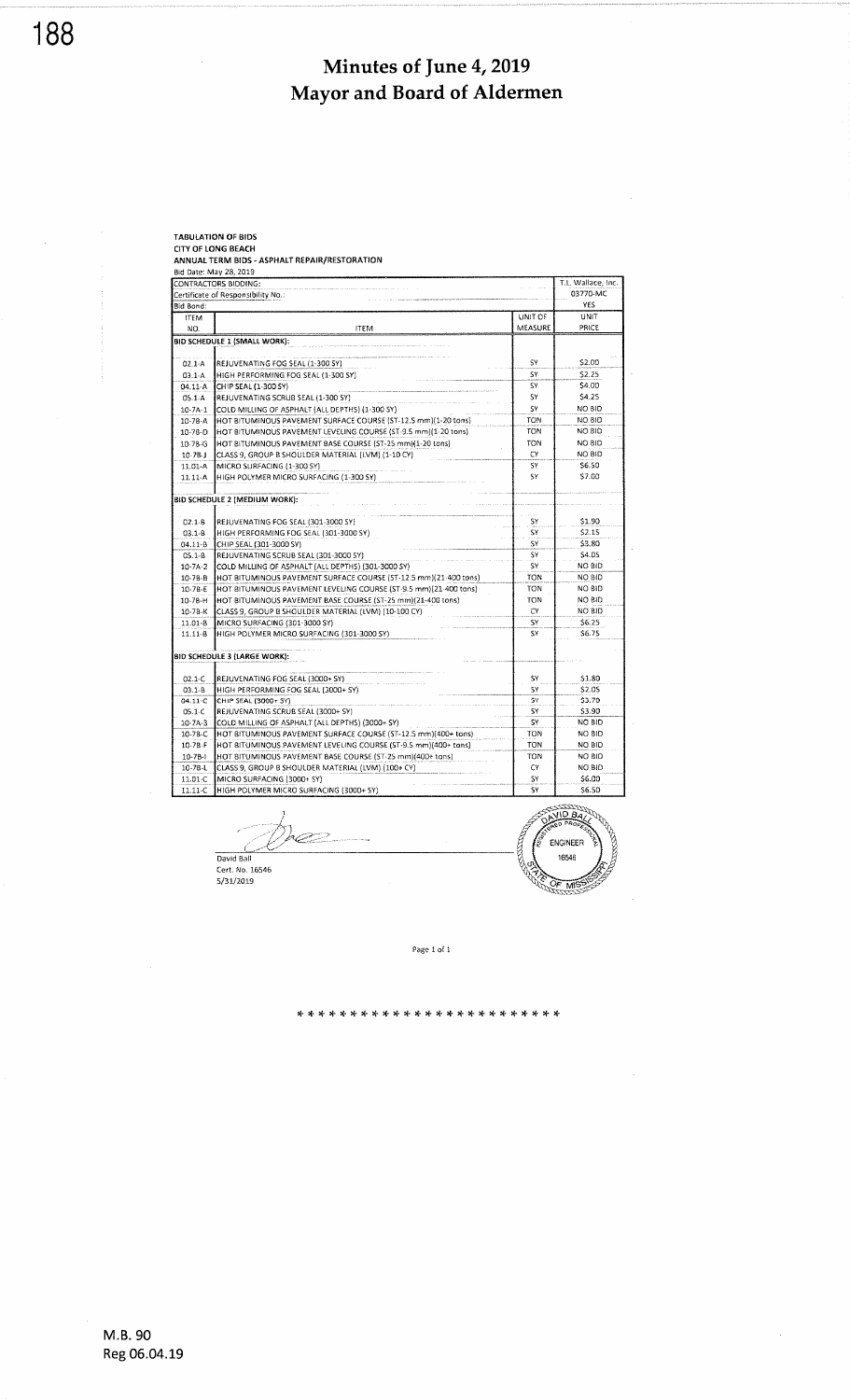Alderman Lishen made motion seconded by Alderman Griffin and unanimouslycarried to approve the following advertisement schedule for Clower Avenue WaterMain Improvements: t

161 Lameuse St., Suite 203<br>Biloxi, MS 39530<br>228-967-7137



May 31, 2019

City of Long Beach P.O. Box 929Long Beach, MS 39560

RE: Clower Avenue Water Main Improvements

Ladies and Gentlemen:

We have nearly completed the Bid Documents for the referenced project, and are ready to request<br>competitive bids for the construction of the project. Therefore, if it pleases the Board, we recommend the following advertising schedub:

Authorize Advertisement:First Advertisement: Second Advertisement:Receive Bids:

June 4, 2019 June 7, 201 9 June 14,2019 July 9, 2019

Receive Bids<br>If approved, we hop<br>2019 meeting. lf approved, we hope to have a Bid Tabulation and Recommendation of Award at the July 16, 2019 meeting.

Sincerely, *Bavid Ball, P.E.* 

DB:1037

O:\1037\20190531 Clower Advert Schedule,docx

Page I of <sup>1</sup>

t de la propieta de la construcción de la construcción de la construcción de la construcción de la construcció<br>Construcción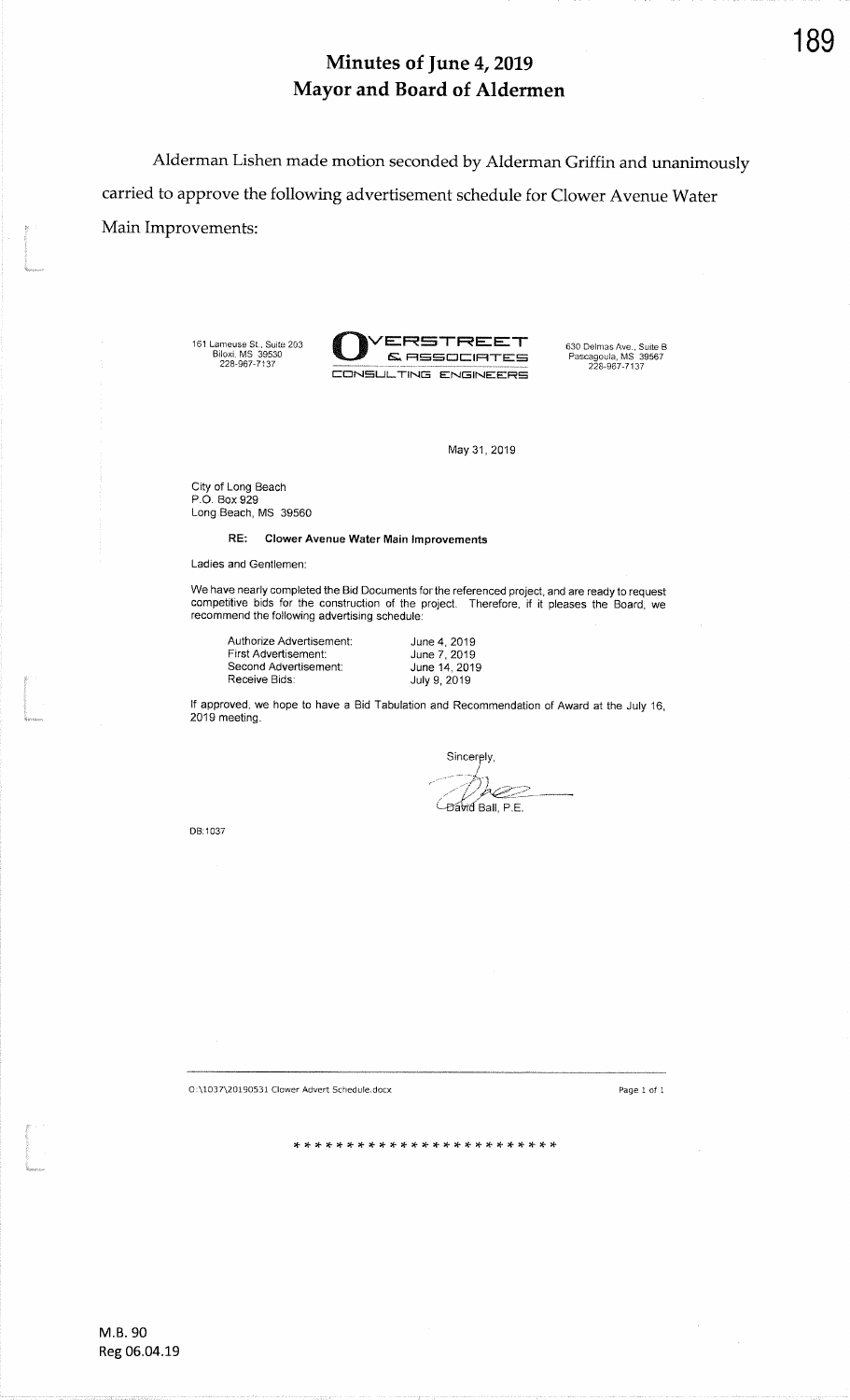Alderman Robertson made motion seconded by Alderman Frazer and unanimously carried to approve the following Amendment 2019-2.1 to the contract with Overstreet & Associates for City Engineering Services:

161 Lameuse St., Suite 203<br>Biloxi, MS 39530<br>228-967-7137



630 DelmasAve., Suite B

## May 31, 2019

City of Long Beach P.O. Box 929 Long Beach, MS <sup>39560</sup>

> RE: Amendment 2019-2.1 MDA/Gulf Coast Restoration Council City Engineering Services

Ladies and Gentlemen:

We have had several meetings with the Board of Aldermen and with the Mayor as projects have been selected and clarified for the referenced application process. We expect continuing meetings and coordination with the City as the selected projects are "fleshed out' for the application process. Further, it seems profitable that the City would also apply for some desired projects through the GOMESA funding/application process, in addition to the BP/RESTORE projects previously discussed. The projects that have been selected so far for the application process are:

- Jeff Davis Gateway
- . Quarles House lmprovements
- . Beatline Road Widening/Corridor
- Drainage Improvements
- . Sewer lmprovements at Railroad/Klondyke

Additionally, Overstreet & Associates offers to the City through this amendment the services of Mr. Howard Page, a local grant-writer with particular knowledge and experience in these environmental funding opportunities. Not only does Mr. Page bring considerable ability to the process but we believe we will realize increased efficiency and economy by his addition to the project. The rate for such services is included in the attached proposed Amendment.

As part of this Amendment, Overstreet is asking for an increase in the maximum allowable fee for the application process, in consideration of the forthcoming meetings and work necessary to complete these applications.

lf this is agreeable, we request your approval of this amendment.

Sincerely

b CZ

 $P_F$ ลงเส $R$ ลแ $P_F$ 

DB:539 Attachment

 $O:\0539\$ Eng Agree\20190531 Amend 2019-2.1 to City,docx Paoe 1 of 1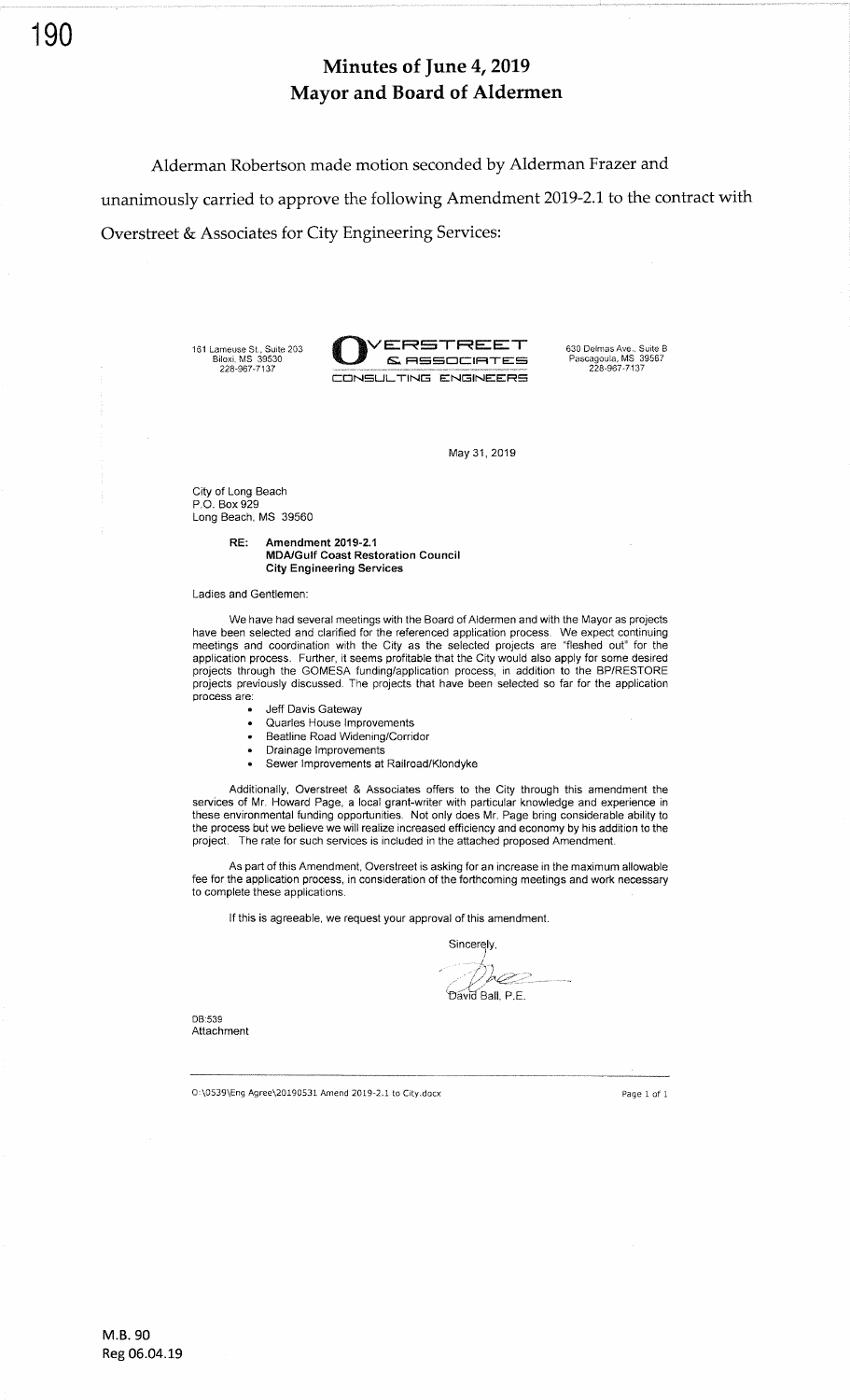## AMENDMENT 1 TO AMENDMENT 2019-2 TO MASTER AGREEMENT BETWEEN CITY OF LONG BEACH AND OVERSTREET & ASSOCIATES, PLLC. (AMENDMENT 2019-2.1)

It is agreed to modify the standard rates for Professional Services for City Engineering Services in accordance with the provisions contained in the Master Agreement dated August Z, 2019:

## A. SCOPE

t<br>Samun<br>Samun

t<br>1980<br>Margaret

t<br>Santanan<br>Manazarta

 1. Certain projects will also be applied for using the GOMESA funding/application process, as directed by the City.

### B. BASIS OF COMPENSATION

- 1. Hourly fees as allowed in the Master Agreement will be modified in accordance with the hourly
	- rates recited on the attached EXHIBIT "A".

2. The total of all fees for services will not exceed \$10,000 without further authorization by the

OWNER:

 $\Delta$ 

CITY OF LONG BEACH, MISSISSIPPI

George<br>Mayor

Date Signed: $5-5-19$  Date Signed: 5/31/2019

ENGINEER:

OVERSTREET & ASSOCIATES, PLLC.

verst F Jason Overstreet, P.E.

President MS PE #18601

Page 1 of 2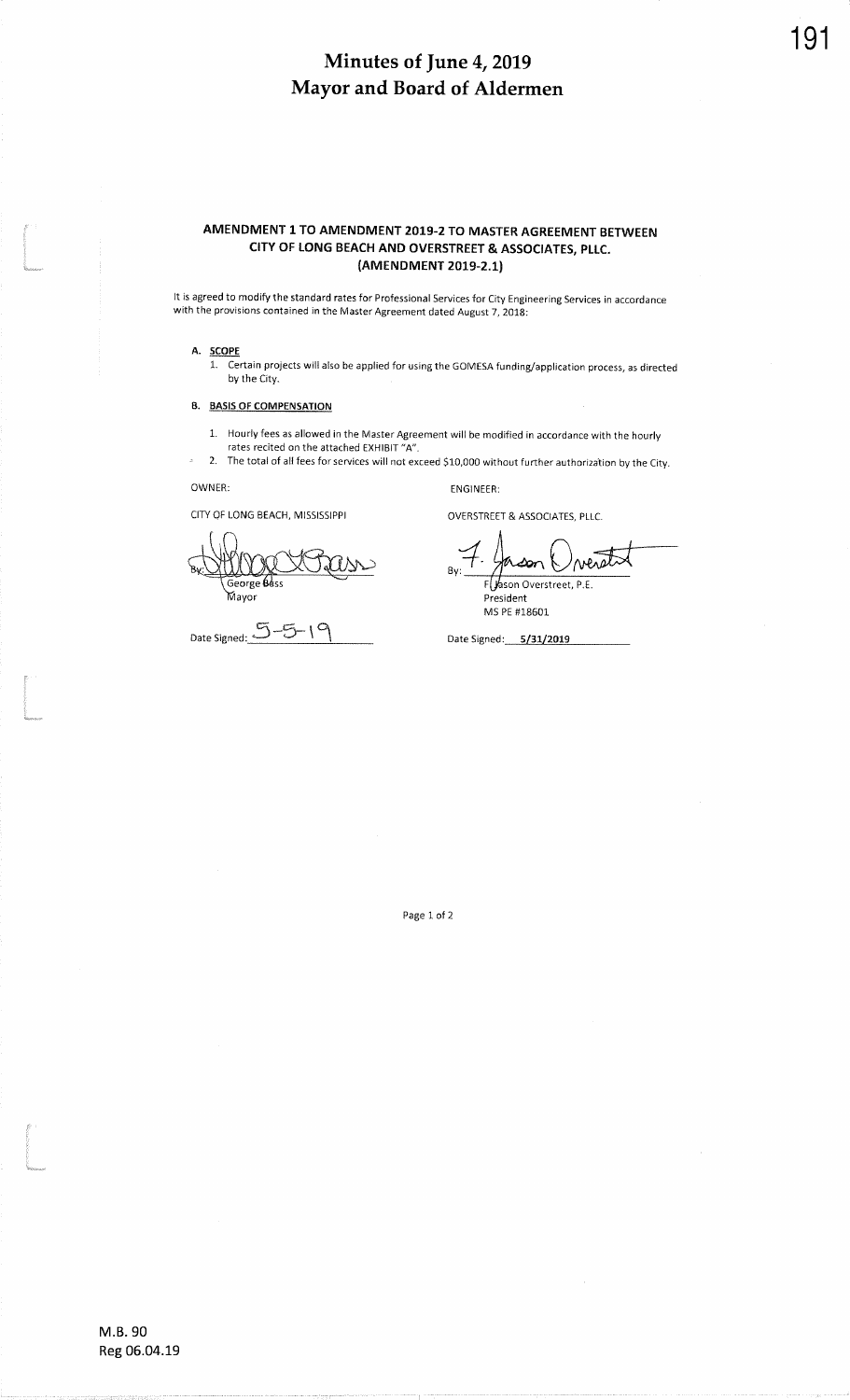## EXHIBIT "A"

### OVERSTREET & ASSOCIATES STANDARD HOURLY RATES SCHEDULE EFFECTIVE SEPTEMBER 1, 2018

| Position | <b>Billing Rate</b> |
|----------|---------------------|
|          |                     |
|          |                     |
|          |                     |
|          |                     |
|          |                     |
|          |                     |
|          |                     |
|          |                     |
|          |                     |
|          |                     |
|          |                     |
|          |                     |
|          |                     |
|          |                     |
|          |                     |
|          |                     |
|          |                     |

Page 2 of <sup>2</sup>

It came on for discussion the derelict property at 247 Reinike Road. City Attorney ]im Simpson apprised the Board that he would have the lawsuits ready to file on all the properties that had been previously condemned in two weeks. The Mayor recognized Mrs. Virginia Norton of 108 W. Azalea Drive to speak regarding the condemned property at 247 Reinike Road, whereupon there was no further action required or taken.

,<sup>F</sup>\* \*:t lt rF rt rF !t rF \* \* \* \* \* rt rT rT r+ rF !c:F ra. rt rt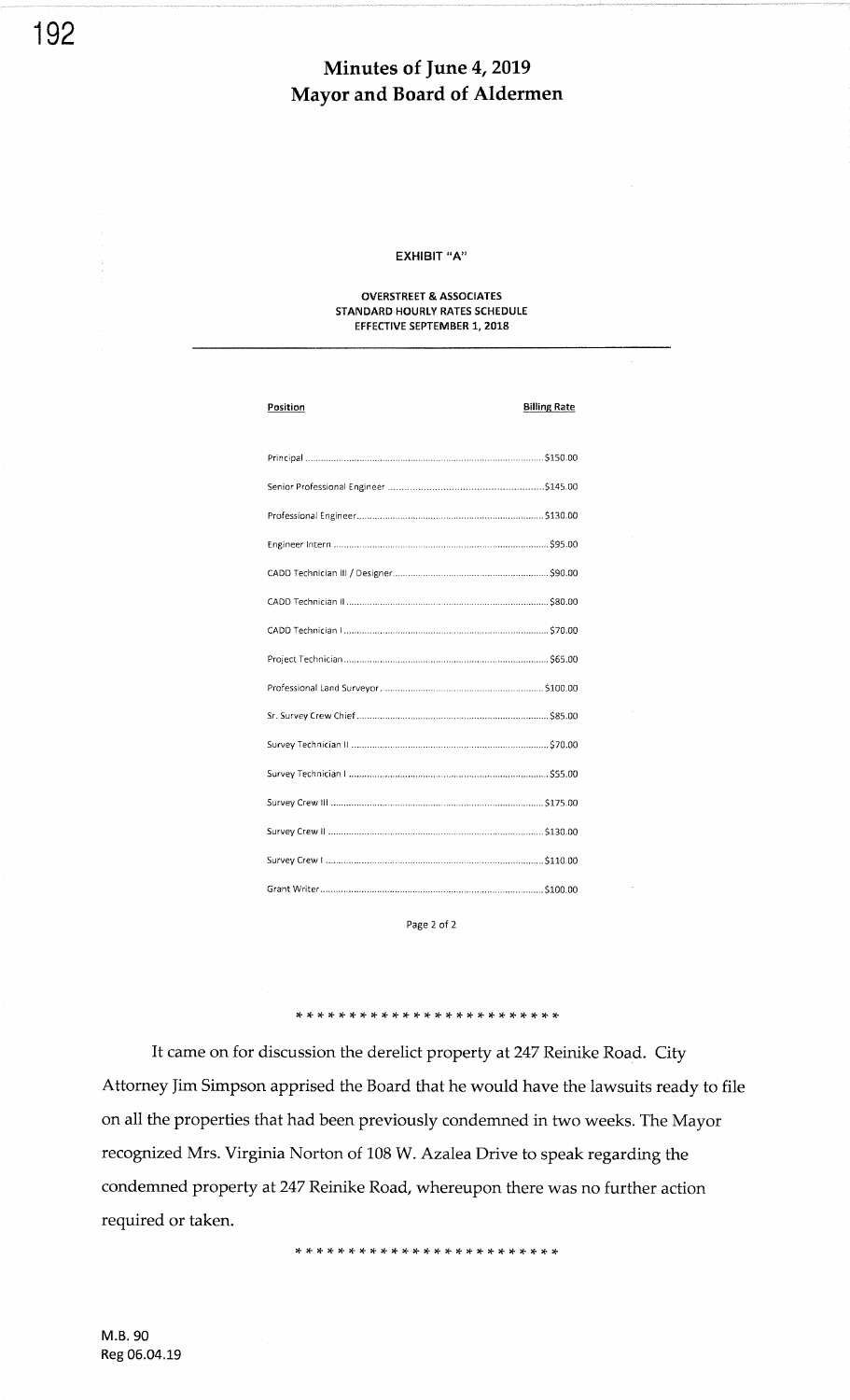There came upon for consideration, a lawsuit filed by Robert M. Daley requesting vacation of the plat of Park Place Condominium. After discussion, and upon the recommendation of City Attorney Jim Simpson, Alderman Parker made motion, seconded by Alderman Frazer and unanimously carried to authorize Mr. Simpson to answer the request to vacate plat of the Park Place Condominium with no objections.

The City Attorney apprised the Mayor and Board of the status of the TidelandsLease, whereupon no action was action required or taken.

\* \* \* \* rF \* rF rF rF rt rF \* \* \* \* \* \* \* rt )F \* rF \* \*

Alderman Frazer made motion seconded by Alderman Robertson andunanimously carried to declare an Executive Session for the transaction of publicbusiness, to wit: To discuss with and seek legal advice and counsel of the City Attorneyregarding pending litigation.

The question having received the affirmative voice vote of all of the Aldermenpresent and voting, the Mayor declared the motion carried, whereupon the Boardentered into Executive Session

,F

Alderman Frazer made motion seconded by Alderman Robertson andunanimously carried to return to Open Session, whereupon the Board of Aldermen voted to direct the City Attorney to proceed to resolve the pending litigation asdiscussed in Executive Session.

\* \* \* \* \* \* \* \* \* \* \* rt \* )f rF \* rt \* \* \* \* \* \* \* rF

.<br>Kasaysoo